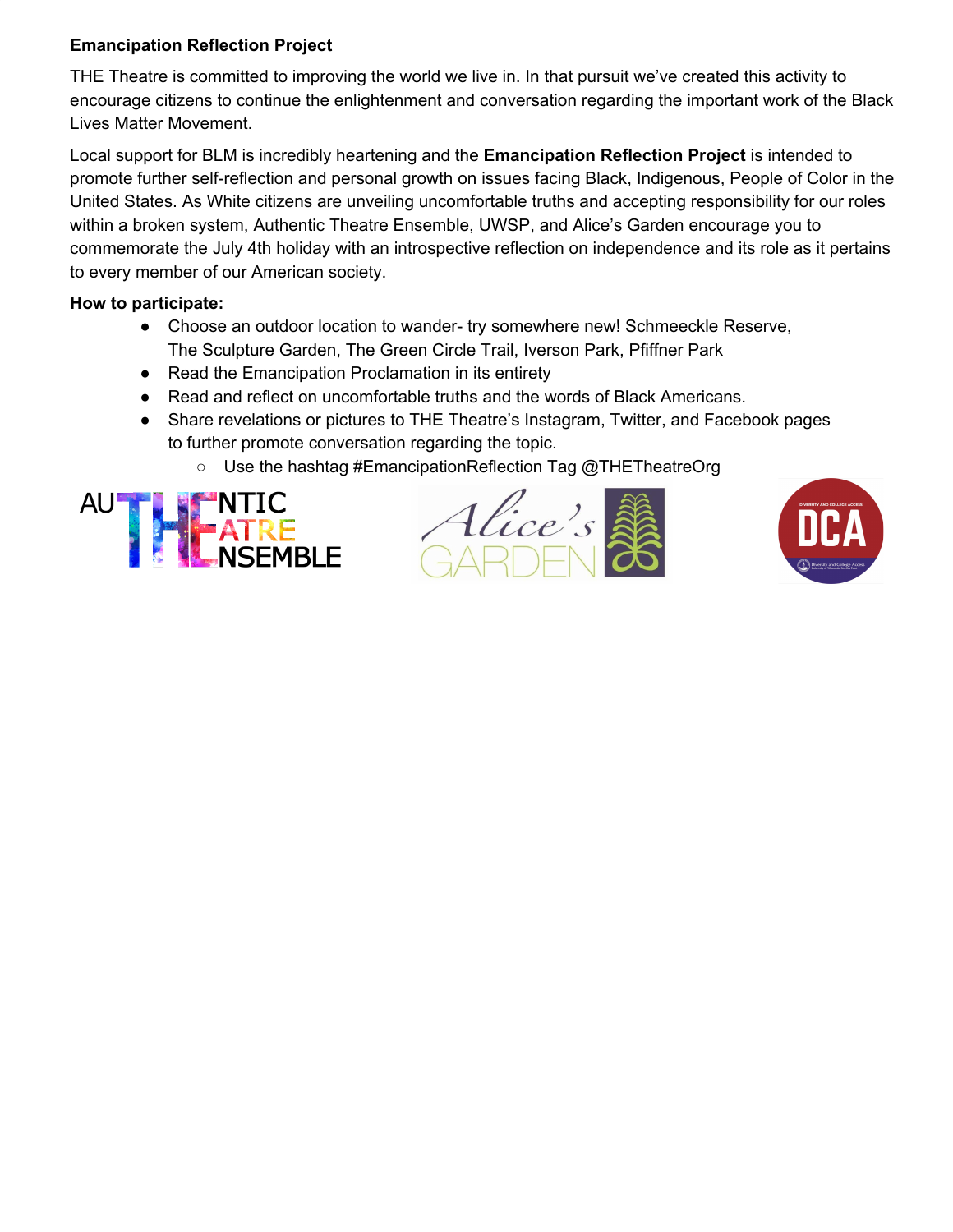## January 1, 1863

By the President of the United States of America: ABRAHAM LINCOLN

A Proclamation.

Whereas, on the twenty-second day of September, in the year of our Lord one thousand eight hundred and sixty-two, a proclamation was issued by the President of the United States, containing, among other things, the following, to wit:

"That on the first day of January, in the year of our Lord one thousand eight hundred and sixty-three, all persons held as slaves within any State or designated part of a State, the people whereof shall then be in rebellion against the United States, shall be then, thenceforward, and forever free; and the Executive Government of the United States, including the military and naval authority thereof, will recognize and maintain the freedom of such persons, and will do no act or acts to repress such persons, or any of them, in any efforts they may make for their actual freedom.

"That the Executive will, on the first day of January aforesaid, by proclamation, designate the States and parts of States, if any, in which the people thereof, respectively, shall then be in rebellion against the United States; and the fact that any State, or the people thereof, shall on that day be, in good faith, represented in the Congress of the United States by members chosen thereto at elections wherein a majority of the qualified voters of such State shall have participated, shall, in the absence of strong countervailing testimony, be deemed conclusive evidence that such State, and the people thereof, are not then in rebellion against the United States."

Now, therefore I, Abraham Lincoln, President of the United States, by virtue of the power in me vested as Commander-in-Chief, of the Army and Navy of the United States in time of actual armed rebellion against the authority and government of the United States, and as a fit and necessary war measure for suppressing said rebellion, do, on this first day of January, in the year of our Lord one thousand eight hundred and sixty-three, and in accordance with my purpose so to do publicly proclaimed for the full period of one hundred days, from the day first above mentioned, order and designate as the States and parts of States wherein the people thereof respectively, are this day in rebellion against the United States, the following, to wit:

Arkansas, Texas, Louisiana, (except the Parishes of St. Bernard, Plaquemines, Jefferson, St. John, St. Charles, St. James Ascension, Assumption, Terrebonne, Lafourche, St. Mary, St. Martin, and Orleans, including the City of New Orleans) Mississippi, Alabama, Florida, Georgia, South Carolina, North Carolina, and Virginia, (except the forty-eight counties designated as West Virginia, and also the counties of Berkley, Accomac, Northampton, Elizabeth City, York, Princess Ann, and Norfolk, including the cities of Norfolk and Portsmouth[)], and which excepted parts, are for the present, left precisely as if this proclamation were not issued.

And by virtue of the power, and for the purpose aforesaid, I do order and declare that all persons held as slaves within said designated States, and parts of States, are, and henceforward shall be free; and that the Executive government of the United States, including the military and naval authorities thereof, will recognize and maintain the freedom of said persons.

And I hereby enjoin upon the people so declared to be free to abstain from all violence, unless in necessary self-defence; and I recommend to them that, in all cases when allowed, they labor faithfully for reasonable wages.

And I further declare and make known, that such persons of suitable condition, will be received into the armed service of the United States to garrison forts, positions, stations, and other places, and to man vessels of all sorts in said service.

And upon this act, sincerely believed to be an act of justice, warranted by the Constitution, upon military necessity, I invoke the considerate judgment of mankind, and the gracious favor of Almighty God.

In witness whereof, I have hereunto set my hand and caused the seal of the United States to be affixed.

Done at the City of Washington, this first day of January, in the year of our Lord one thousand eight hundred and sixty three, and of the Independence of the United States of America the eighty-seventh.